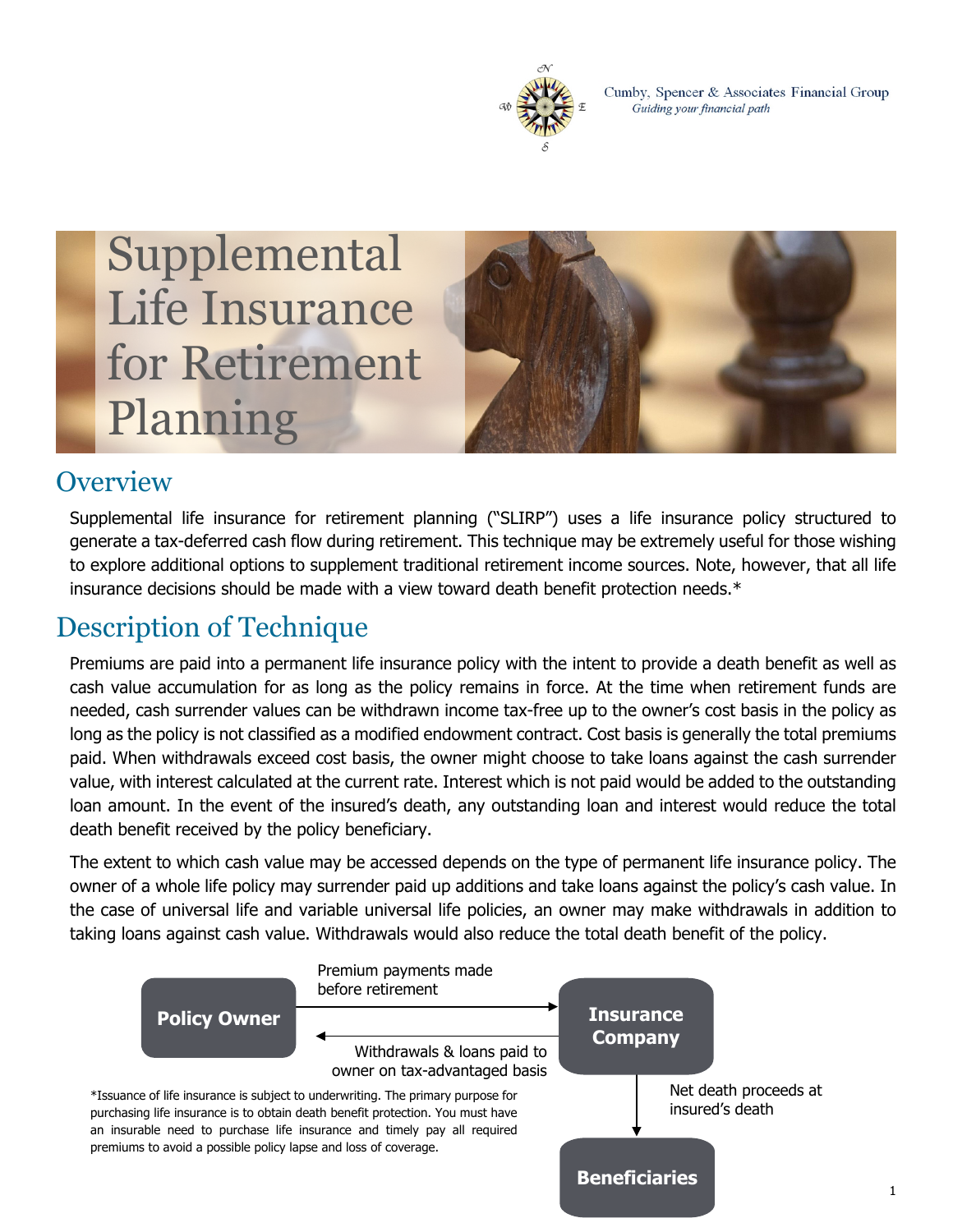## Tax Implications

#### *Income Tax Considerations*

As described above, withdrawals up to the owner's basis in the policy are generally received income tax free. Loans taken against policy cash value are also not income taxable as long as the policy is kept in force. Loan interest must be paid or accrued at the current rate.

If the policy lapses or is surrendered during the insured's life, income tax would be due on any gain in the policy. If a policy loan is outstanding at the time of death, the distribution of the death proceeds will be reduced by the amount of the outstanding loan. In general, the use of the death proceeds to repay a policy loan does not cause the recognition of taxable income with respect to the policy's death proceeds.

The 3.8% Medicare surtax does not apply to cash value withdrawals (as long as the policy is not a Modified Endowment Contract). Beginning January 1, 2013, the surtax is imposed on the lesser of a taxpayer's (i) net investment income and (ii) the excess of modified adjusted gross income over \$200,000 for single taxpayers and \$250,000 for married taxpayers filing jointly. In addition, lifetime access to policy cash value is not added to adjusted gross income in determining whether Social Security benefits are subject to income tax as well as the increase in certain Medicare premiums (in contrast, tax-free municipal bond income is included in the calculation).

For 2018, the same three tax rates are applied to capital gains and dividends as in 2017, but at different thresholds which do not coincide with particular tax brackets. The 0% rate applies to single filers with income up to \$38,600 and \$77,200 for joint filers. The 15% rate applies to single filers with income from \$38,601 to \$425,800 and \$77,201 to \$479,000 for joint filers. The 20% rate applies to single filers with income above \$425,800 and \$479,000 for joint filers. The tax-deferred inside build-up of insurance cash value as well as the tax-advantaged access described above could assist high income earners in mitigating the potential impact of these higher tax rates.

#### *Gift and Estate Tax Considerations*

*Gift Tax:* If the policy is owned outright, the payment of premiums would not be considered a gift. If however, the policy is owned by an irrevocable trust, annual gifts to the trust to enable the trustee to pay premiums may use a portion of the owner's gift tax exemptions or trigger gift tax.

**Estate Tax:** If the policy is owned outright, upon the death of the insured, proceeds would be included in the owner's taxable estate. To avoid inclusion of proceeds in the taxable estate, the owner might consider having an irrevocable trust own the policy. Cash value could be accessed through spousal access provisions, loans from the trust, or funding policy premiums through a split dollar arrangement.

# Advantages of the SLIRP Technique

As compared to a qualified plan:

- ♦ The policy can provide retirement income without excessive administrative costs or government reporting.
- ♦ Annual contribution, vesting and participation limits do not apply.
- ♦ Cash value is available for an individual's needs without being subject to penalties for early withdrawals.
- ♦ Insurance policy death benefit can be removed from the taxable estate.

Additional Benefits of using Life Insurance to Supplement Retirement Planning:

- ♦ The arrangement is flexible and can be tailored to fit the needs of the individual.
- Cash surrender values grow on a tax-deferred basis and can be withdrawn income tax-free.
- ♦ Death benefit is generally received income tax-free by the policy beneficiary.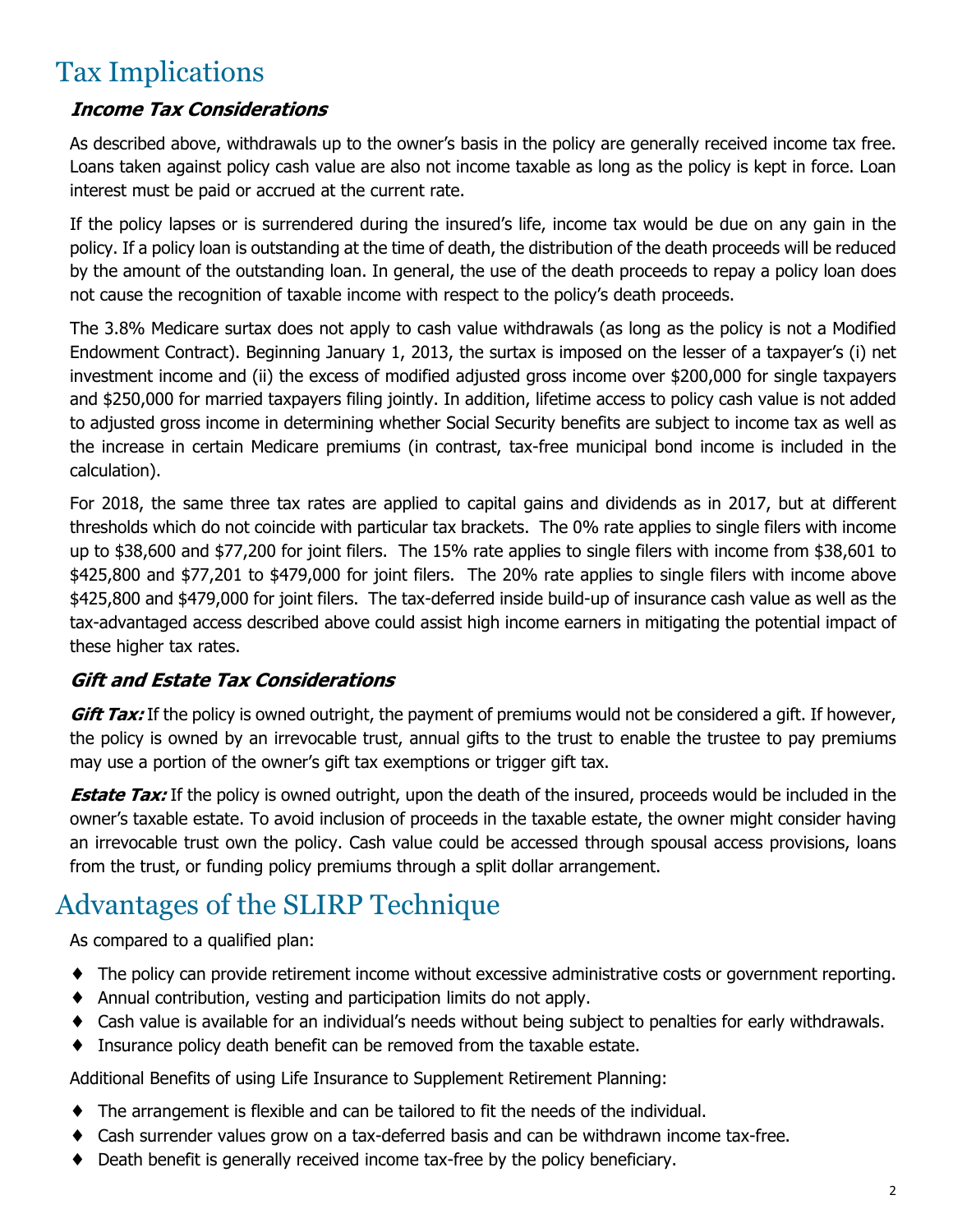- ♦ The policy can be pledged as collateral for a loan.
- ♦ Asset protection laws of the owner's state may protect life insurance cash values and death benefit from claims of creditors.

### Roth IRA Limitations

Flexibility and features of a cash value policy may serve as an effective alternative to a Roth IRA:

♦ Income limitations may preclude an individual from contributing to a Roth IRA (contributions are phased out for married couples filing jointly with adjusted gross income exceeding \$189,000 in 2018, or \$120,000 for individual taxpayers).

Roth IRA annual contributions are limited to \$5,500 in 2018 (\$6,500 for individuals over 50).